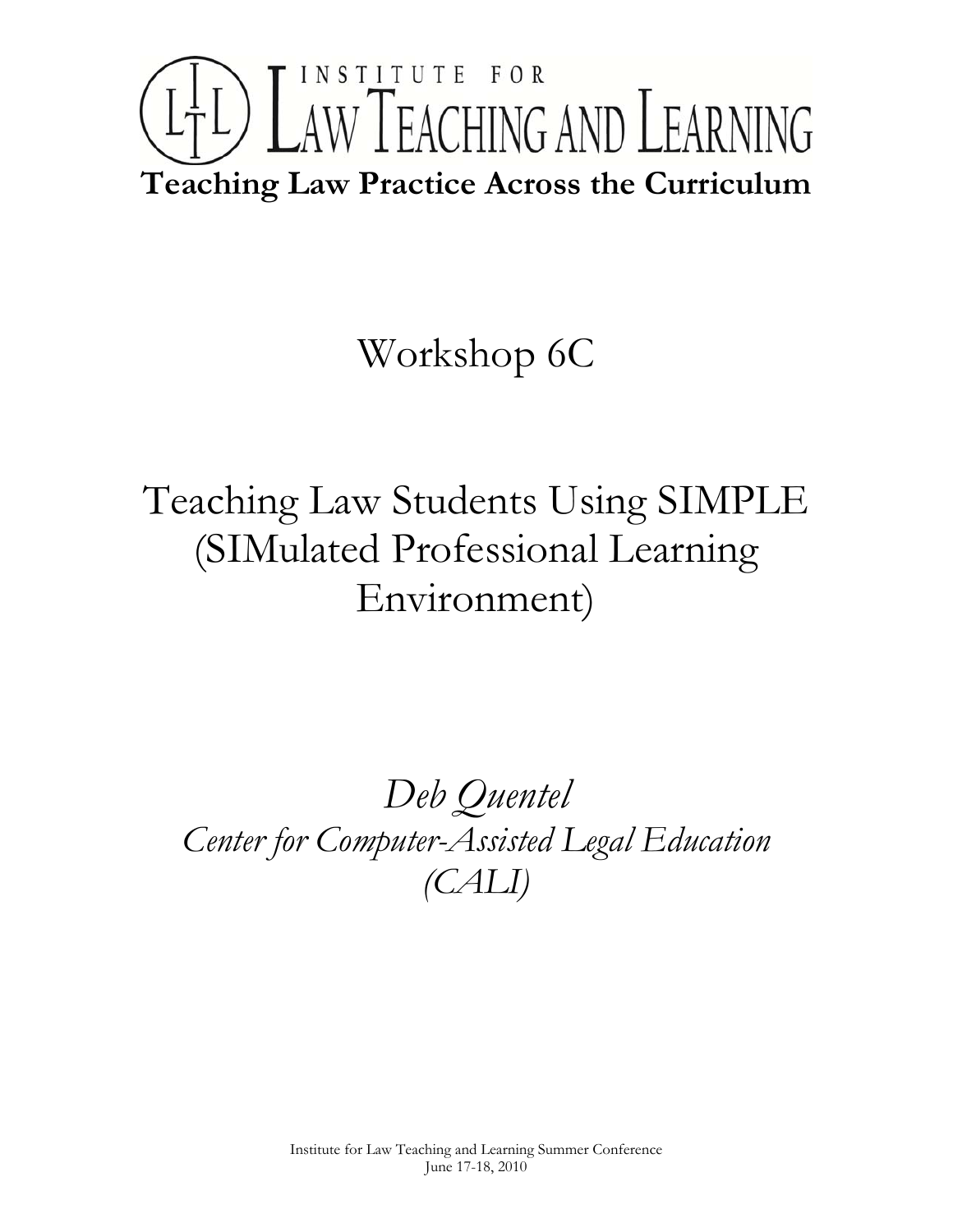#### **Institute for Law Teaching and Learning – Teaching Law Practice Across the Curriculum**

Session 6[C]: Fri., June 18, 2010 1:30 – 2:45 p.m. - Washburn University School of Law

"Teaching Law Students Using SIMPLE (SIMulated Professional Learning Environment)"

Presentation Materials: Deb Quentel, Director of Curriculum Development & General Counsel at Center for Computer-Assisted Legal Instruction

Contact: Email: dquentel@cali.org Telephone: 312-905353 (office) – 773-491-6917 (cell) Web: www.cali.org CALI on Facebook: facebook.com/cali.org CALI on Twitter: twitter.com/CALIorg

Simulations are an effective, alternative method to traditional law school teaching and can achieve some of the teaching objectives and deficits noted in the Carnegie Report. A well-written simulation can hone a single skill, reinforce the mastery of a single concept or yield a more complex "capstone" learning experience for students. This workshop will introduce faculty to SIMPLE (SIMulated Professional Learning Environment), a software tool designed to allow faculty to create, asses and monitor a simulation for students. Working together we will focus on the hands-on and intellectual tasks necessary for the planning and initial development of a SIMPLE simulation.

Download the SIMPLE software from: www.simplecommunity.org

To run a simulation for your students please contact CALI for assistance and directions for logging into the CALI – SIMPLE server and uploading your simulation.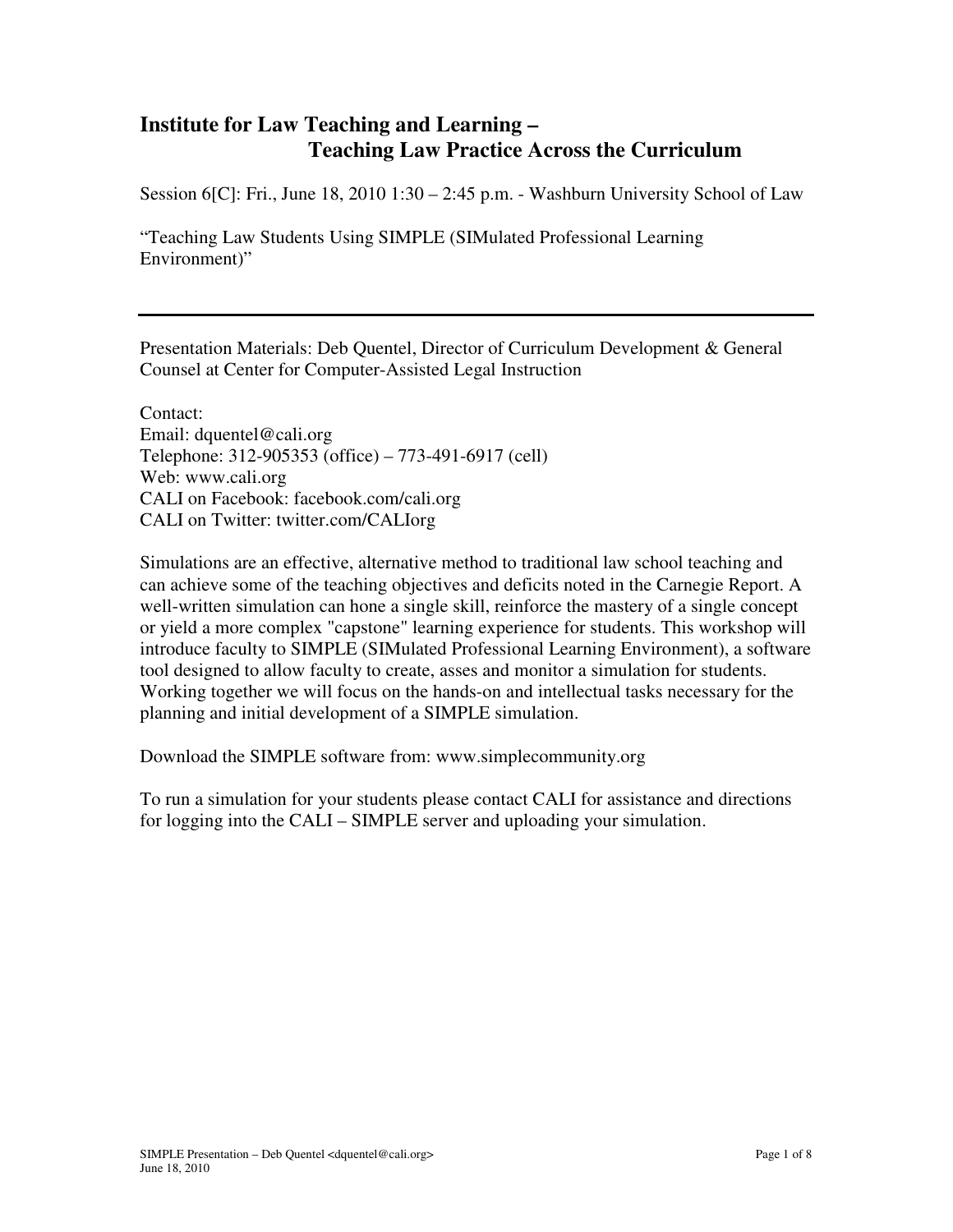#### **Building a Simulation:**

The "Big" Picture:

Course:

At what point in the semester will this be assigned: \_\_\_\_\_\_\_\_\_\_\_\_\_\_\_\_\_\_\_\_\_\_\_\_\_\_\_\_

Will students work in groups (how many per group) or individually? And, if they work in groups, how are the groups formed?

What knowledge will/must students come to the simulation with? (i.e., what has been covered in class to-date? What other courses have students taken that may help them with this simulation?)

What is the end result? (i.e., enough knowledge to negotiate on their client's behalf, a written document (memo, pleading, contract))

How long will the simulation run? How much time should students spend on this?

Is this a "closed" or "open" problem?  $\qquad \qquad$ 

What is the legal problem to be resolved? (Can be thought of as the Question Presented)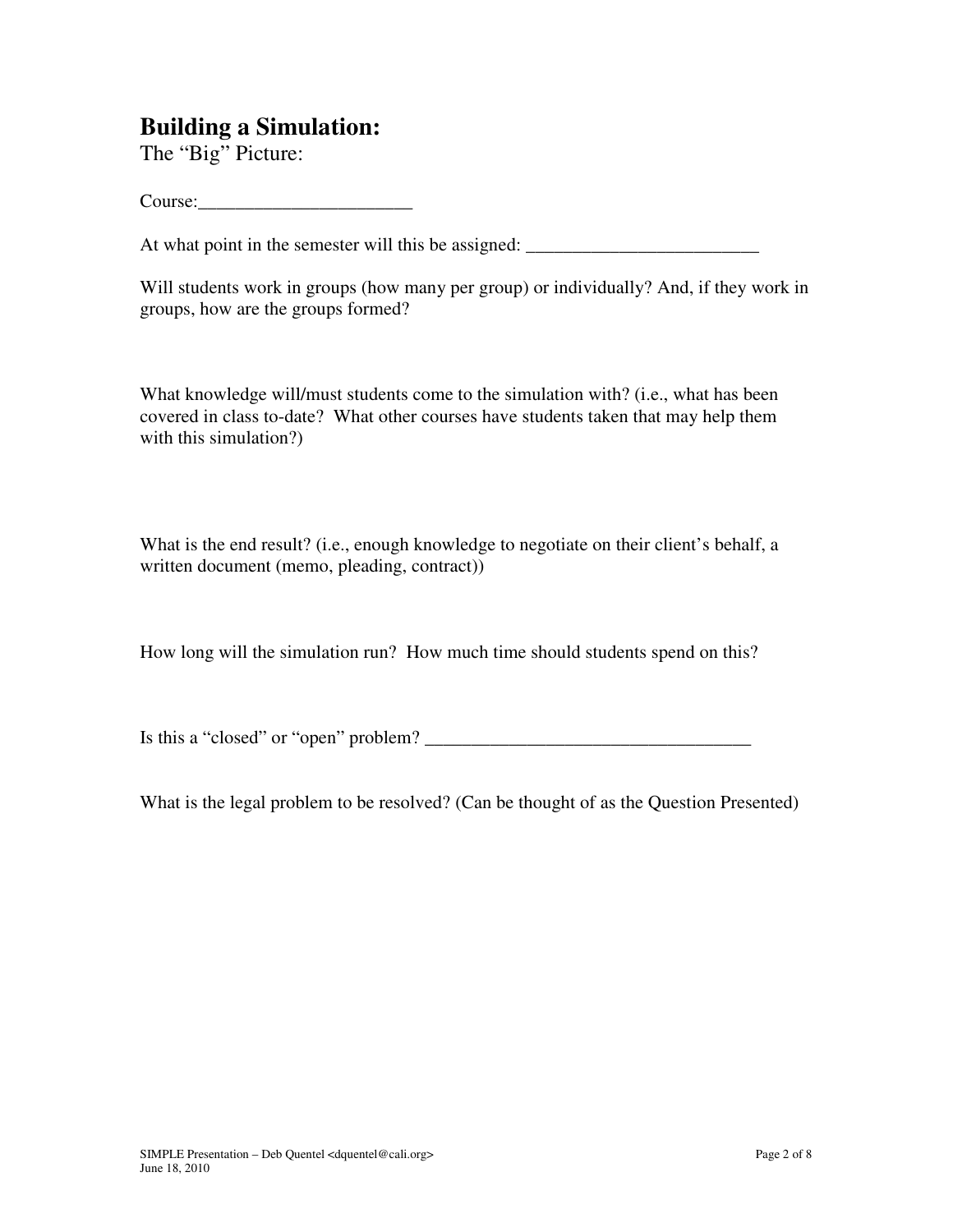#### **What is the "Story"?**

What events lead the client to come to your law offices? A rich story will benefit the role-playing aspects of the simulation. However, unlike a final exam where the hypothetical is often populated with numerous issues, the simulation should be discrete in its focus. Turn this page sideways and create a timeline of events.

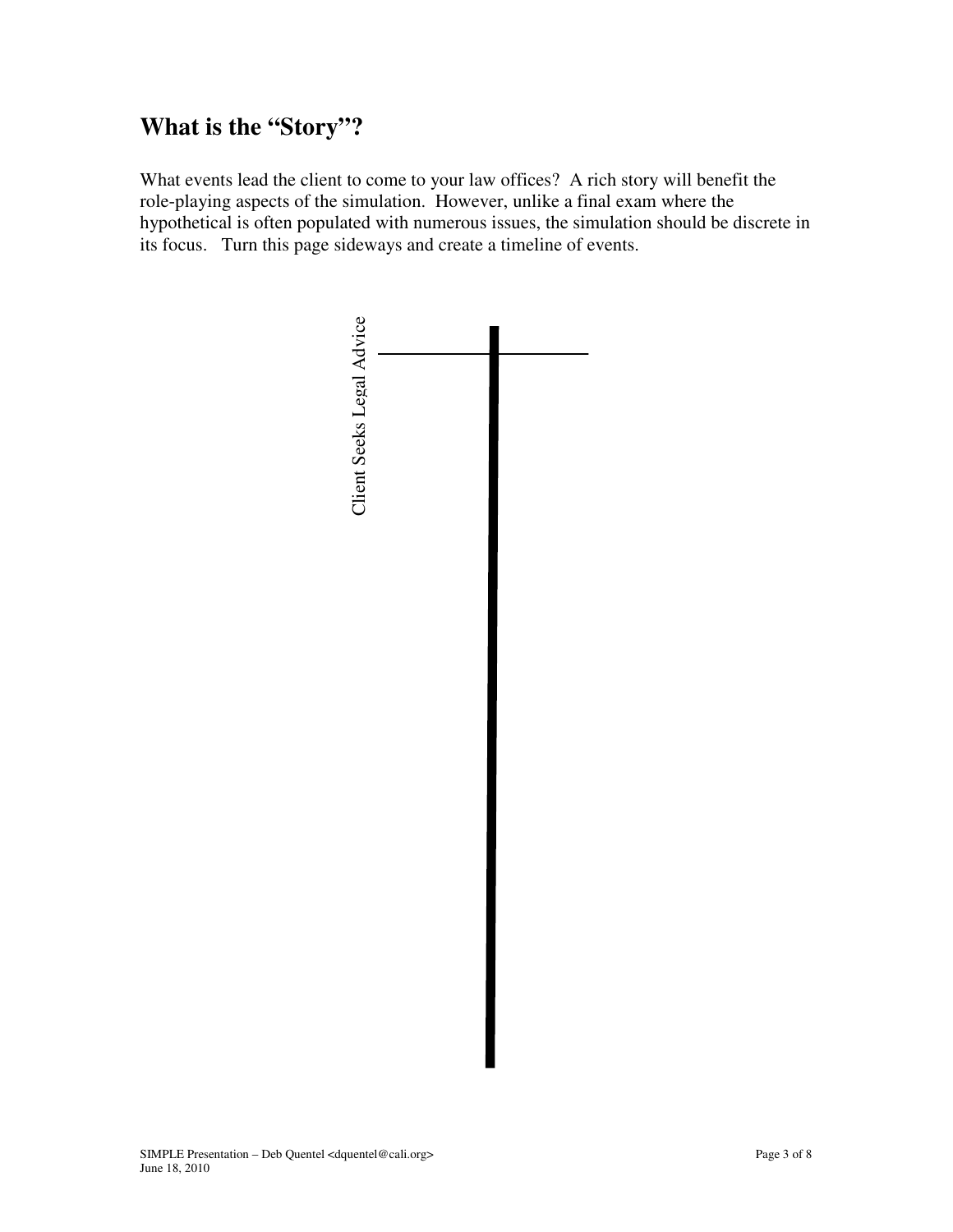## **Learning Objectives:**

#### **Assessment:**

How will you assess the students' work? Is assessment for the individual or group (if students are working in a group)? Does the simulation allow for self-assessment by the student? Who is doing the assessing (faculty, TA, practitioner)? Is there an assessment rubric?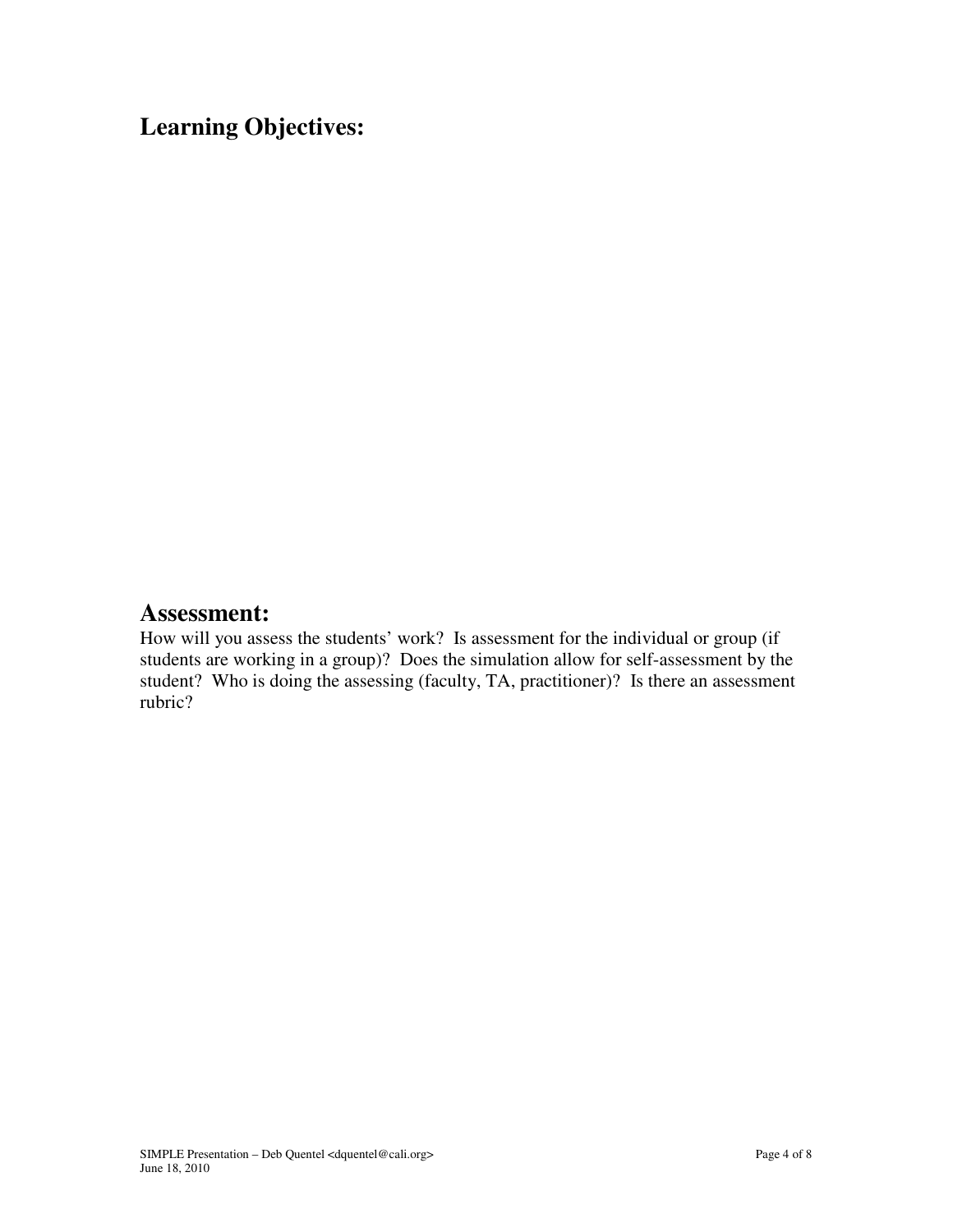#### **Cast of Characters:**

Do you want all students to work with the same party names or should students be assigned random names for their client and for all other parties?

Who is assigning this problem? (partner at law firm / client)

How is the assignment presented? (voicemail left on phone, email)

Who is the client? (occupation / temperament, point of view). This should pair with the material on page 3, "What is the Story?"

List all characters that will be necessary for the simulation. List all characters that are roles that you (or a colleague) will need to play. Where, for example, does a character need to reply to the student's request?

| <b>Job Function</b> | Does the character reply<br>to students? $(Y/N)$ If<br>"Yes," reply documents<br>will need to be created for<br>this character. | Any characteristics the<br>character must have<br>(gender, for example) |
|---------------------|---------------------------------------------------------------------------------------------------------------------------------|-------------------------------------------------------------------------|
|                     |                                                                                                                                 |                                                                         |
|                     |                                                                                                                                 |                                                                         |
|                     |                                                                                                                                 |                                                                         |
|                     |                                                                                                                                 |                                                                         |
|                     |                                                                                                                                 |                                                                         |
|                     |                                                                                                                                 |                                                                         |
|                     |                                                                                                                                 |                                                                         |
|                     |                                                                                                                                 |                                                                         |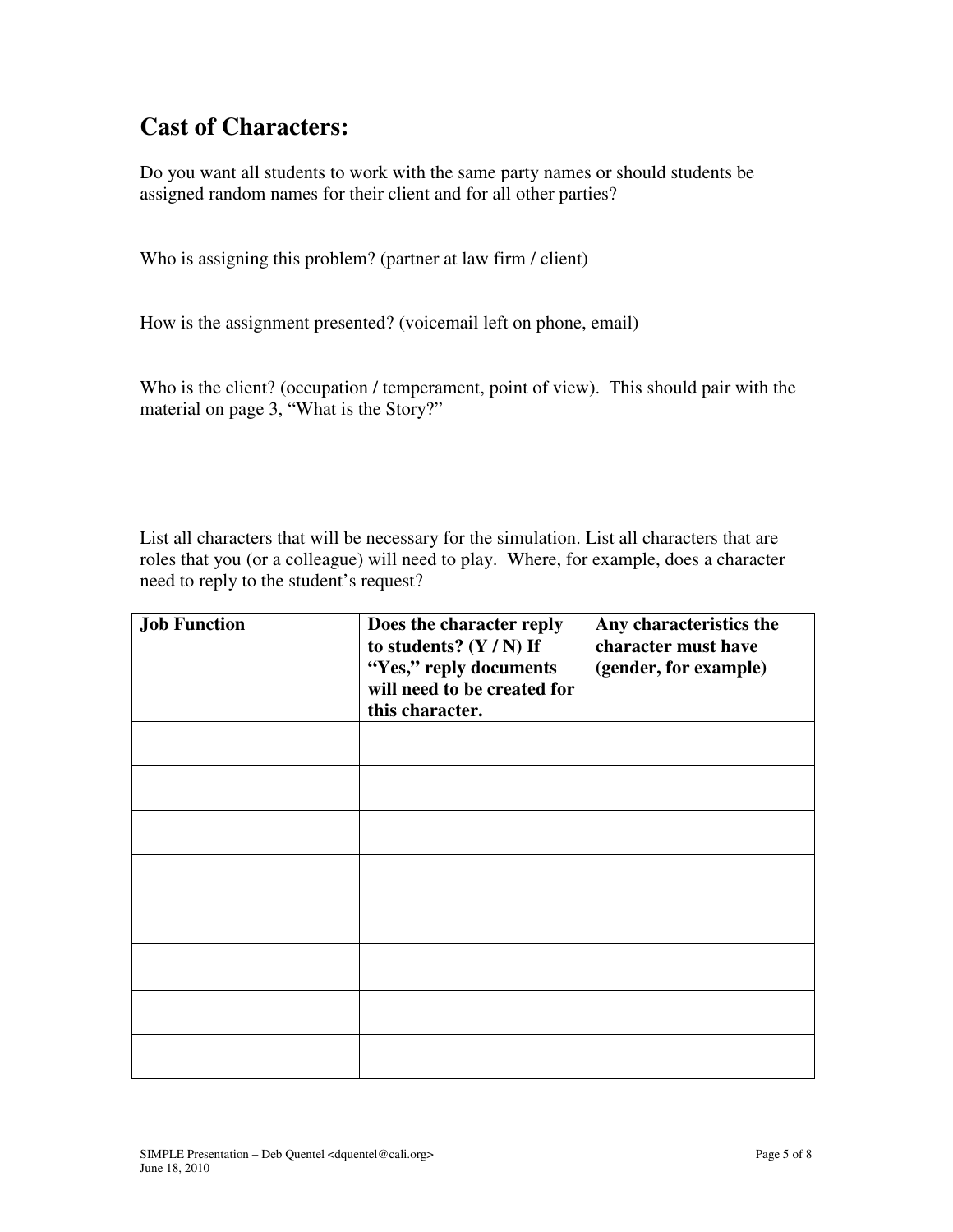## **Location:**

What are all the physical locations necessary for the simulation? Is there a business or property location involved? What government offices need to exist? If any of the characters that "work" at these locations will also reply to students, make sure that they are listed as "characters" on page 5.

| Location | <b>Type of location</b><br>(e.g., house,<br>business, etc. | Does there need to<br>be a character<br>associated with<br>property? (List in<br>character chart<br>also) | <b>Purpose of location</b><br>for the simulation |
|----------|------------------------------------------------------------|-----------------------------------------------------------------------------------------------------------|--------------------------------------------------|
|          |                                                            |                                                                                                           |                                                  |
|          |                                                            |                                                                                                           |                                                  |
|          |                                                            |                                                                                                           |                                                  |
|          |                                                            |                                                                                                           |                                                  |
|          |                                                            |                                                                                                           |                                                  |
|          |                                                            |                                                                                                           |                                                  |
|          |                                                            |                                                                                                           |                                                  |
|          |                                                            |                                                                                                           |                                                  |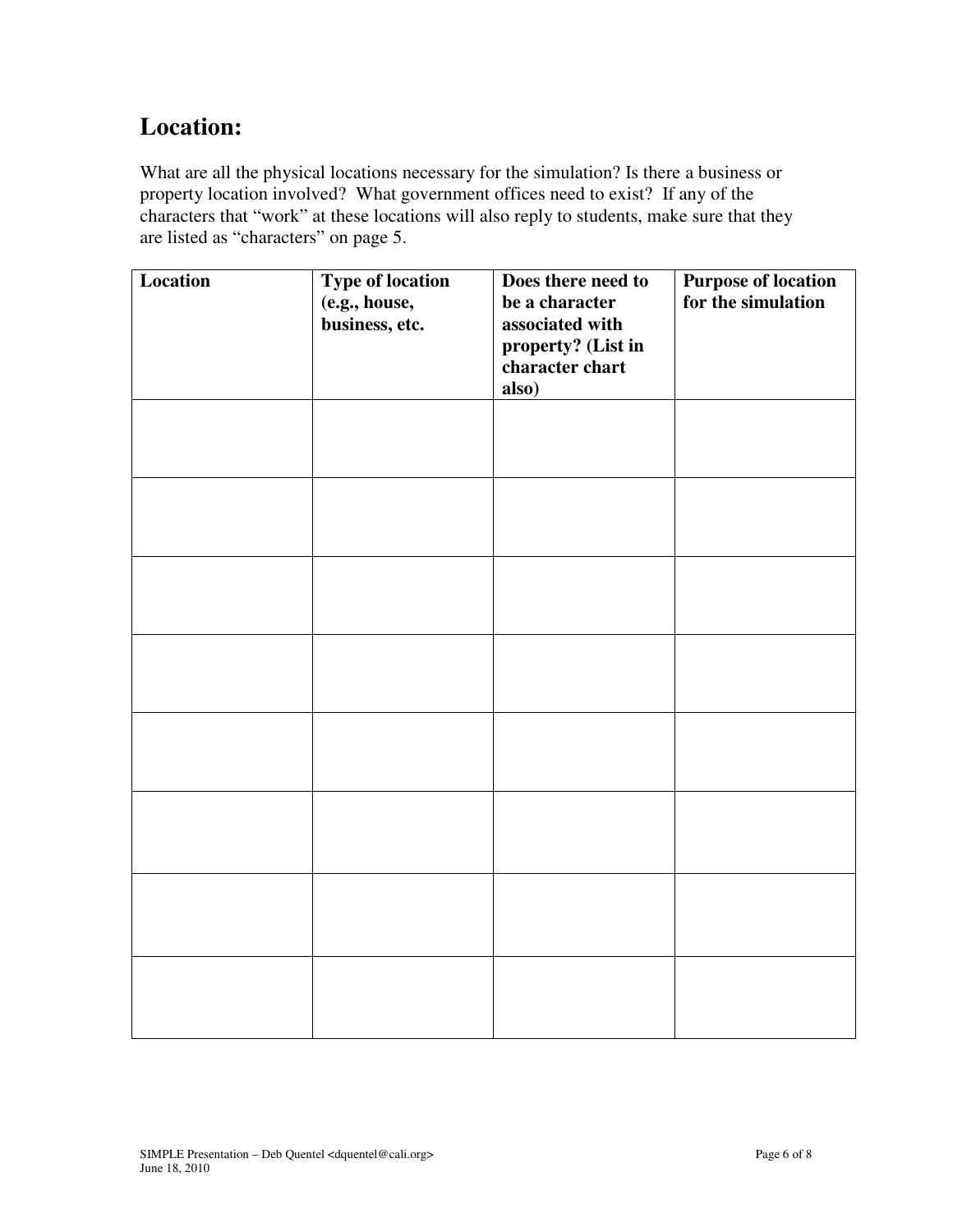#### **Materials Provided to the Student As Part of the Simulation:**

What are the documents or resources that you will provide to the student? Indicate whether the document already exists (statutes, websites, for example) or whether it needs to be created before the simulation starts (assignment memo, material from client, characters' replies, for example).

| <b>Resource to be Provided to</b><br><b>Student</b> | <b>Already Exists at: (include</b><br>URL, citation, etc.) | Will need to be created<br>(briefly describe "what"<br>needs to be created) |
|-----------------------------------------------------|------------------------------------------------------------|-----------------------------------------------------------------------------|
|                                                     |                                                            |                                                                             |
|                                                     |                                                            |                                                                             |
|                                                     |                                                            |                                                                             |
|                                                     |                                                            |                                                                             |
|                                                     |                                                            |                                                                             |
|                                                     |                                                            |                                                                             |
|                                                     |                                                            |                                                                             |
|                                                     |                                                            |                                                                             |
|                                                     |                                                            |                                                                             |
|                                                     |                                                            |                                                                             |
|                                                     |                                                            |                                                                             |
|                                                     |                                                            |                                                                             |